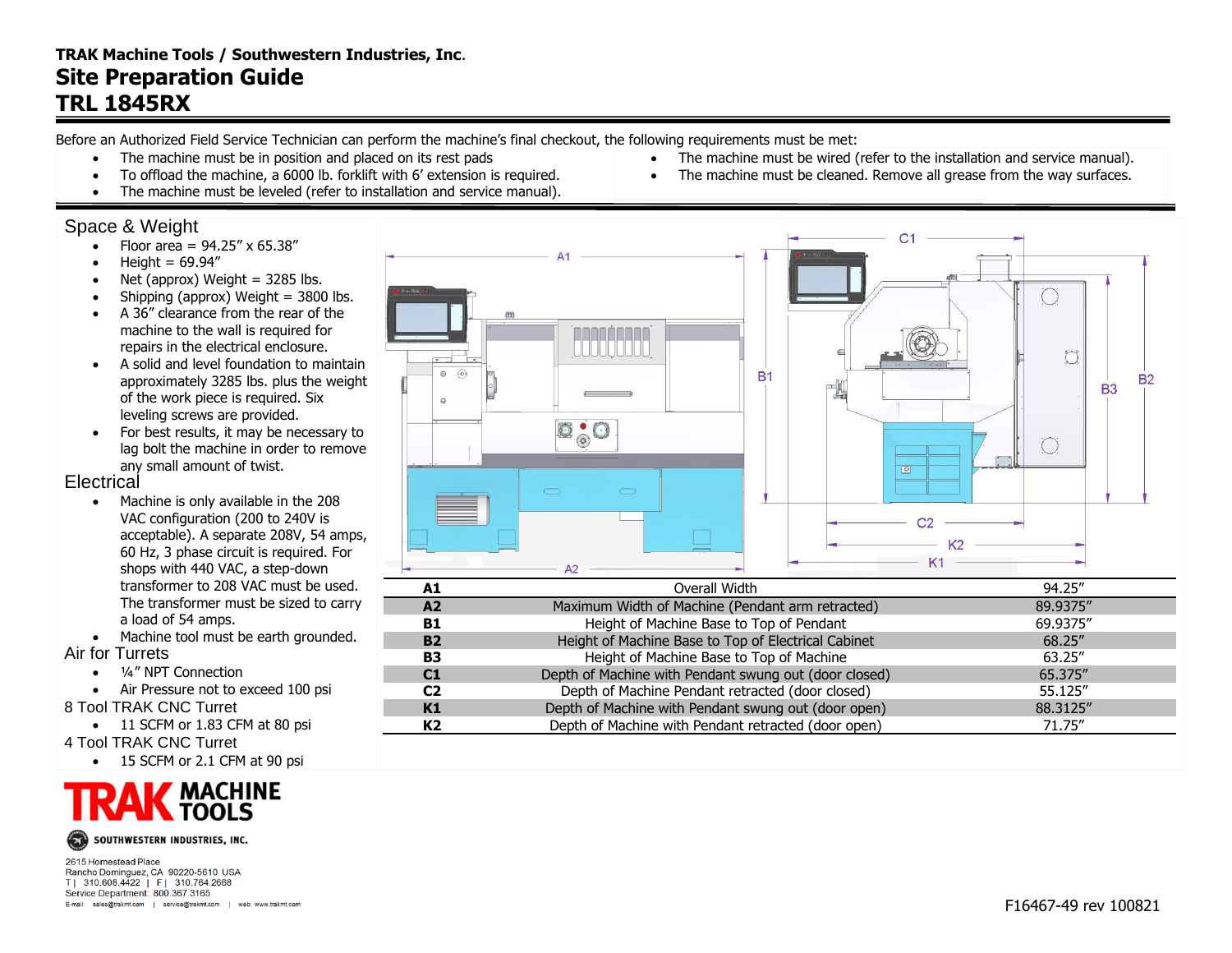# **TRAK Machine Tools / Southwestern Industries, Inc**. **Site Preparation Guide TRL 1845RX**





2615 Homestead Place Rancho Dominguez, CA 90220-5610 USA T| 310.608.4422 | F| 310.764.2668 Service Department: 800.367.3165 E-mail: sales@trakmt.com | service@trakmt.com | web: www.trakmt.com